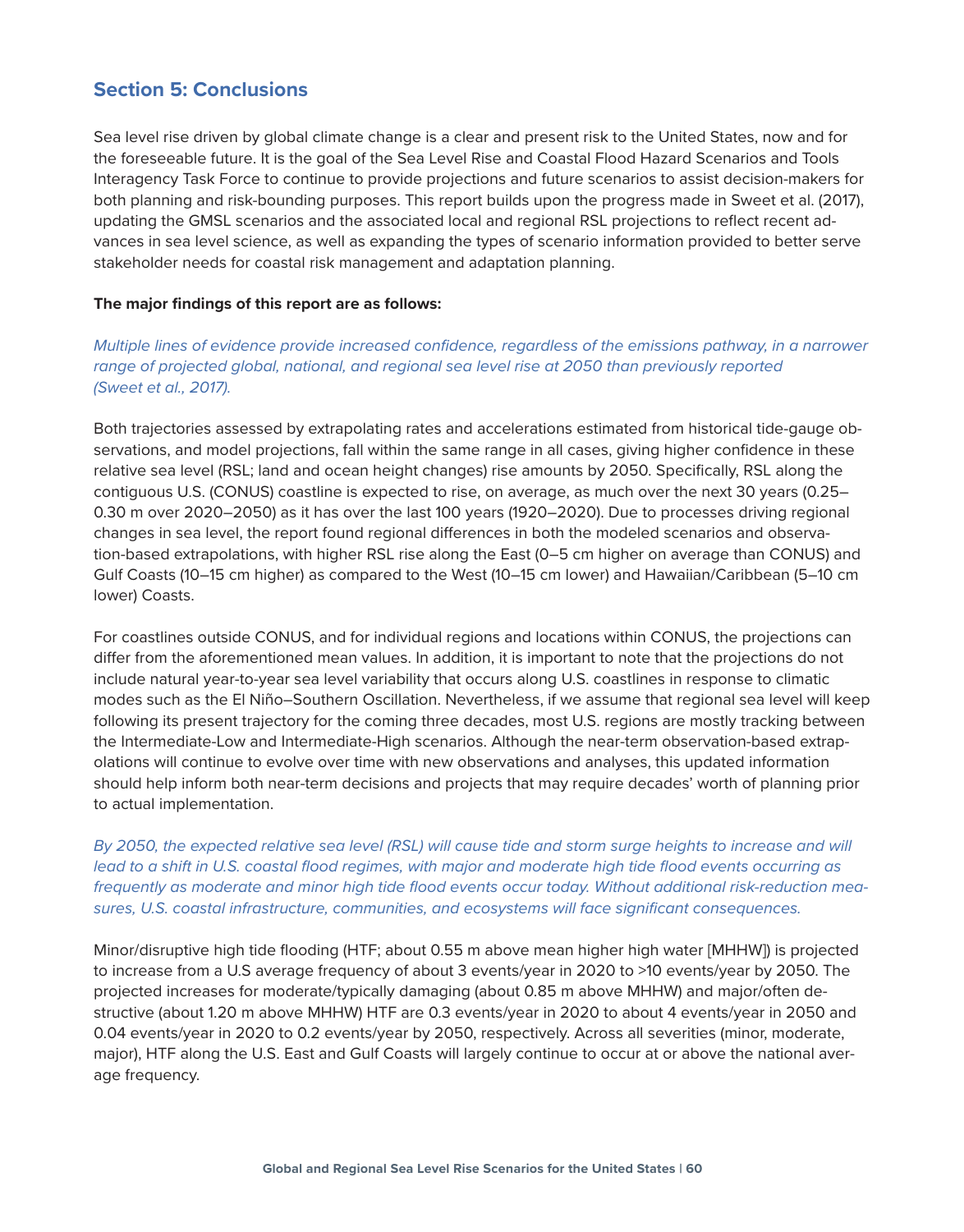In other words, much of the coastline is already close to a flood regime shift with respect to flood frequency and, consequently, damages. Only a small height difference (0.3–0.7 m) currently separates infrequent, damaging, or destructive HTF from the current regime of more frequent, so-called nuisance, flooding (whose impacts are in fact already remarkable throughout dozens of densely populated coastal cities). Decades ago, powerful storms were what typically caused coastal flooding, but due to RSL rise, even today's common wind events and seasonal high tides are already regularly flooding communities, and they will do so to an ever greater extent in the next few decades, affecting homes and businesses, overloading stormwater and wastewater systems, infiltrating coastal groundwater aquifers with saltwater, and stressing coastal wetlands and estuarine ecosystems.

*Higher global temperatures increase the chances of higher sea level by the end of the century and beyond. The scenario projections of relative sea level (RSL) along the contiguous U.S. (CONUS) coastline are about 0.6–2.2 m in 2100 and 0.8–3.9 m in 2150 (relative to sea level in 2000); these ranges are driven by uncertainty in future emissions pathways and the response of the underlying physical processes.*

With an increase in average global temperature of 2°C above preindustrial levels, and not considering the potential contributions from ice-sheet processes with limited agreement (low confidence) among modeling approaches, the probability of exceeding 0.5 m rise globally (0.7 m along the CONUS coastline) by 2100 is about 50%. With 3°–5°C of warming under high emissions pathways, this probability rises to >80% to >99%. The probability of exceeding 1 m globally (1.2 m CONUS) by 2100 rises from <5% with 3°C warming to almost 25% with 5°C warming. Considering low-confidence ice-sheet processes and high emissions pathways with warming approaching 5°C, these probabilities rise to about 50%, 20%, and 10% of exceeding 1.0 m, 1.5 m, or 2.0 m of global rise by 2100, respectively. While these low-confidence ice-sheet processes are unlikely to make significant contributions with 2°C of warming, how much warming might be required to trigger them is currently unknown.

In addition, as a result of improved understanding of the timing of possible large future contributions from ice-sheet loss, the "Extreme" scenario from the 2017 report (2.5 m GMSL rise by 2100) is now viewed as less plausible and has been removed from consideration. Nevertheless, the increased acceleration in the late 21st century and beyond means that the other high-end scenarios provide pathways that potentially reach this threshold in the decades immediately following 2100 (and continue rising). Regionally, the projections are near or higher than the global average in 2100 and 2150 for almost all U.S. coastlines due to vertical land motion (VLM); gravitational, rotational, and deformational effects due to land ice loss; and ocean circulation changes. Largely due to VLM, RSL projections are lower than the global amounts along the southern Alaska coast and are higher along the Eastern and Western Gulf coastlines.

## *Monitoring the sources of ongoing sea level rise and the processes driving changes in sea level is critical for assessing scenario divergence and tracking the trajectory of observed sea level rise, particularly during the time period when future emissions pathways lead to increased ranges in projected sea level rise.*

Efforts are currently under way to narrow the uncertainties in ice-sheet dynamics and future sea level rise amounts in response to increasing greenhouse gas forcing and associated global warming. Early indicators of changes in sea level rise trajectories can serve to trigger adaptive management plans and are identified through continuous monitoring and assessment of changes in sea level (on global and local scales) and of the key drivers of sea level change that most affect U.S. coastlines, such as ocean heat content, ice-mass loss from Greenland and Antarctica, vertical land motion, and Gulf Stream system changes.

As emphasized in the summary findings above, beyond 2050 the amount of sea level rise is strongly affected by future global warming. By reducing greenhouse gas (GHG) emissions, severe and transformative